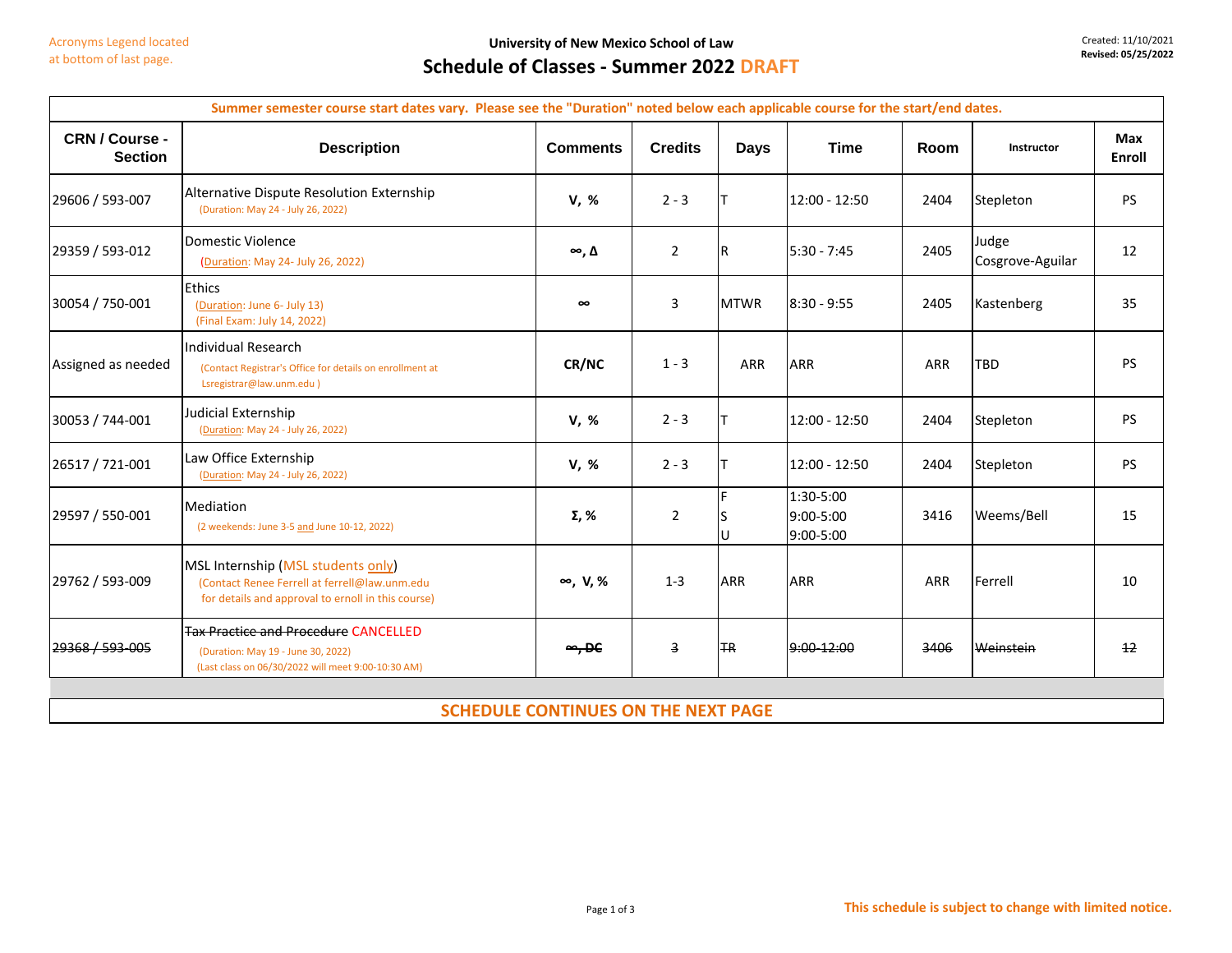## **Schedule of Classes - Summer 2022 DRAFT**

| CRN / Course -<br><b>Section</b>           | <b>Description</b>                                                                                                                                                                                                                                                                                    | <b>Comments</b> | <b>Credits</b> | <b>Days</b>               | <b>Time</b>                               | Room | Instructor | Max<br><b>Enroll</b> |
|--------------------------------------------|-------------------------------------------------------------------------------------------------------------------------------------------------------------------------------------------------------------------------------------------------------------------------------------------------------|-----------------|----------------|---------------------------|-------------------------------------------|------|------------|----------------------|
| <b>Clinics: May 18 - July 29, 2022</b>     |                                                                                                                                                                                                                                                                                                       |                 |                |                           |                                           |      |            |                      |
| 30052 / 729-001                            | <b>Advanced Clinic</b>                                                                                                                                                                                                                                                                                | $\mathbf v$     | $1 - 3$        | <b>ARR</b>                | <b>ARR</b>                                | ARR  | Martinez   | <b>PS</b>            |
| 30050 / 726-001                            | <b>Community Lawyering Clinic</b><br>[MTWR: May 18 - June 8 (1st 3 weeks only) additional<br>meeting at 1:30-2:20]<br>(MWR: May 18 - July 28, regular class meeting at 10:30-12:00)<br>(T: May 24 - July 26, regular class meeting at 10:30-12:30)<br>(Pre-req./co-req.: Ethics, Law 750)             |                 | 6              | <b>MTWR</b><br><b>MWR</b> | 1:30-2:30<br>10:30-12:00<br>10:30-12:30   | 2533 | Land       | <b>PS</b>            |
| 30047 / 593-001                            | Child and Family Justice Clinic<br>[MTWR: May 18 - June 8 (1st 3 weeks only) additional<br>meeting at 1:30-2:20]<br>(MWR: May 18 - July 28, regular class meeting at 10:30-12:00)<br>(T: May 24 - July 26, regular class meeting at 10:30-12:30)<br>(Pre-req./co-req.: Ethics, Law 750)               |                 | 6              | <b>MTWR</b><br><b>MWR</b> | $1:30-2:30$<br>10:30-12:00<br>10:30-12:30 | 2531 | Organick   | <b>PS</b>            |
| 30048 / 593-002                            | Economic Justice Clinic<br>[MTWR: May 18 - June 8 (1st 3 weeks only) additional<br>meeting at 1:30-2:20]<br>(MWR: May 18 - July 28, regular class meeting at 10:30-12:00)<br>(T: May 24 - July 26, regular class meeting at 10:30-12:30)<br>(Pre-reg./co-reg.: Ethics, Law 750)                       |                 | 6              | <b>MTWR</b><br><b>MWR</b> | 1:30-2:30<br>10:30-12:00<br>10:30-12:30   | 2503 | Figueroa   | <b>PS</b>            |
| 30049 / 593-003                            | Natural Resource and Environmental Law Clinic<br>[MTWR: May 18 - June 8 (1st 3 weeks only) additional<br>meeting at 1:30-2:20]<br>(MWR: May 18 - July 28, regular class meeting at 10:30-12:00)<br>(T: May 24 - July 26, regular class meeting at 10:30-12:30)<br>(Pre-req./co-req.: Ethics, Law 750) |                 | 6              | <b>MTWR</b><br><b>MWR</b> | 1:30-2:30<br>10:30-12:00<br>10:30-12:30   | 2504 | Villa      | <b>PS</b>            |
| 30051 / 727-001                            | Southwest Indian Law Clinic<br>[MTWR: May 18 - June 8 (1st 3 weeks only) additional<br>meeting at 1:30-2:20]<br>(MWR: May 18 - July 28, regular class meeting at 10:30-12:00)<br>(T: May 24 - July 26, regular class meeting at 10:30-12:30)<br>(Pre-reg./co-reg.: Ethics, Law 750)                   |                 | 6              | <b>MTWR</b><br><b>MWR</b> | 1:30-2:30<br>10:30-12:00<br>10:30-12:30   | 3410 | Racehorse  | <b>PS</b>            |
|                                            | <b>Combined Group Meeting</b>                                                                                                                                                                                                                                                                         |                 |                | <b>ARR</b>                | <b>ARR</b>                                | 2406 |            |                      |
| <b>SCHEDULE CONTINUES ON THE NEXT PAGE</b> |                                                                                                                                                                                                                                                                                                       |                 |                |                           |                                           |      |            |                      |